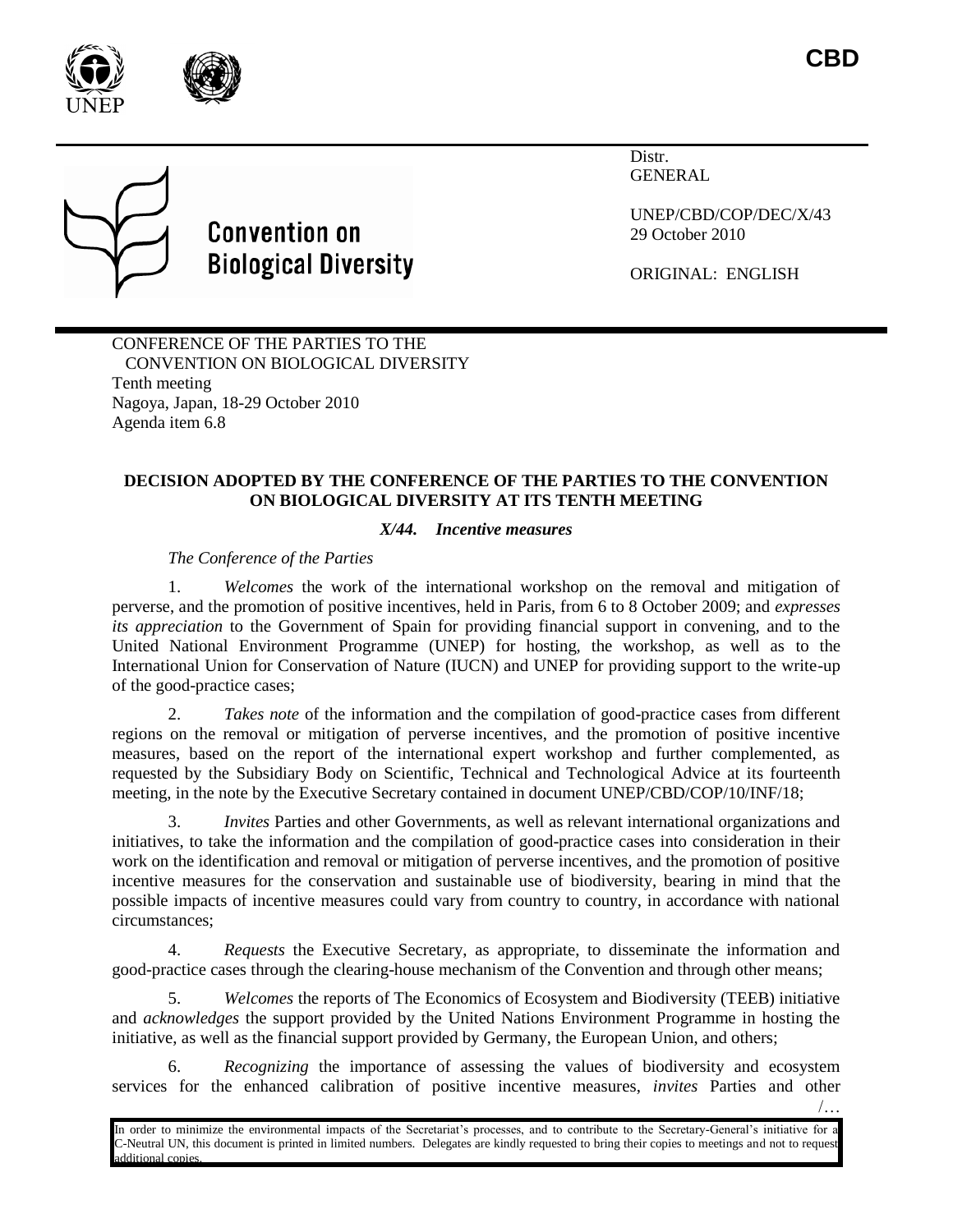## UNEP/CBD/COP/DEC/X/43 Page 2

Governments, in accordance with their national legislation, to take measures and establish, or enhance, mechanisms with a view to accounting for the values of biodiversity and ecosystem services in public and private sector decision-making, including by revising and updating national biodiversity strategies and action plans to further engage different sectors of government and the private sector, building on the work of the TEEB initiative, the UNDP regional initiative on the importance of biodiversity and ecosystems for sustained growth and equity in Latin America and the Caribbean, and other relevant initiatives, and to also consider undertaking, as appropriate, similar studies at the national level;

7. *Requests* the Executive Secretary, subject to the availability of financial resources and in collaboration with relevant partners, and taking into account the work of the TEEB initiative as well as similar work at national or regional levels, such as the regional initiative of the United Nations Development Programme (UNDP) on the importance of biodiversity and ecosystems for sustained growth and equity in Latin America and the Caribbean, to convene regional workshops for the exchange among practitioners on practical experiences on the removal and mitigation of perverse incentive measures, including, but not limited to, harmful subsidies, and on the promotion of positive incentives, including, but not limited to, market-based incentives, with a view to building or enhancing capacities of, and promote common understanding among, practitioners;

8. *Invites* national, regional and international funding institutions to support the building or enhancement of national capacities for assessing the values of biodiversity and ecosystem services, for identifying and removing or mitigating perverse incentives, and for the design and implementation of positive incentive measures for the conservation and sustainable use of biodiversity;

9. *Recognizing* that perverse incentives harmful for biodiversity are frequently not costefficient and/or not effective in meeting social objectives while in some cases use scarce public funds, *urges* Parties and other Governments to prioritize and significantly increase their efforts in actively identifying, eliminating, phasing out, or reforming, with a view to minimizing or avoiding negative impacts from, existing harmful incentives for sectors that can potentially affect biodiversity, taking into account target 3 of the Strategic Plan for Biodiversity 2011-2020, while acknowledging that doing so requires then the conduct of careful analyses of available data and enhanced transparency, through ongoing and transparent communication mechanisms on the amounts and the distribution of perverse incentives provided, as well as of the consequences of doing so, including for the livelihoods of indigenous and local communities;

10. *Noting* the essential role of regulation and the complementary role of market-based instruments, *encourages* Parties and other Governments to promote the design and implementation, in all key economic sectors, of positive incentive measures for the conservation and sustainable use of biodiversity that are effective, transparent, targeted, appropriately monitored, cost-efficient as well as consistent and in harmony with the Convention and other relevant international obligations, and that do not generate perverse incentives, taking into account, as appropriate, the range of positive incentive measures identified in the report for policy-makers of the TEEB initiative, the "polluter-pays principle" and the associated "full-cost recovery principle", as well as the livelihoods of indigenous and local communities;

11. *Acknowledging* the crucial role of communication between the public and private sectors in developing incentive measures that are supportive of the national implementation of the Convention, *encourages* Parties and other Governments to engage with businesses and enterprises on ways and means to contribute to the national implementation of the Convention, including through the design and implementation, with their participation, of direct and indirect positive incentive measures for the conservation and sustainable use of biodiversity;

12. *Invites* Parties and other Governments to foster, as appropriate, implementation of sustainable consumption and production patterns for the conservation and sustainable use of biodiversity, both in the public and the private sector, including through business and biodiversity initiatives, procurement policies that are in line with the objectives of the Convention, and development of methods to promote science-based information on biodiversity in consumer and producer decisions, consistent and in harmony with the Convention and other relevant international obligations;